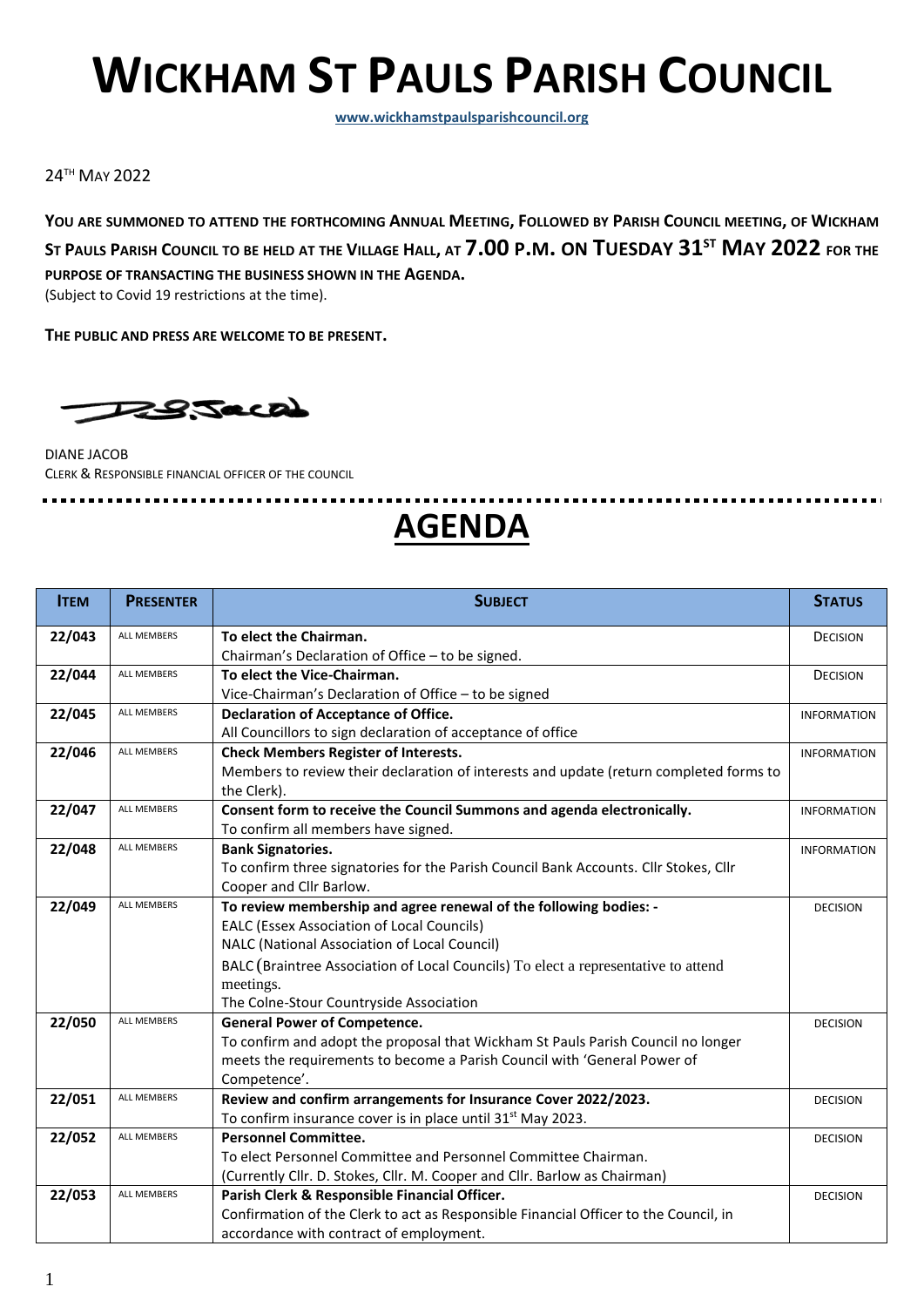| 22/054      | ALL MEMBERS        | <b>Working Groups.</b>                                                                                                                                                     | <b>DECISION</b>    |
|-------------|--------------------|----------------------------------------------------------------------------------------------------------------------------------------------------------------------------|--------------------|
|             |                    | To confirm working groups.                                                                                                                                                 |                    |
|             |                    | <b>Play Area Working Group</b>                                                                                                                                             |                    |
|             |                    | Current Members - Cllr. Derek Stokes, Cllr. Martin Cooper<br><b>Budget Working Group</b>                                                                                   |                    |
|             |                    | Current Members - Cllr. Derek Stokes, Cllr. Martin Cooper                                                                                                                  |                    |
| 22/055      | ALL MEMBERS        | To re-adopt Council Documents/Policies.                                                                                                                                    | <b>DECISION</b>    |
|             |                    | A. Accessibility Statement                                                                                                                                                 |                    |
|             |                    | B. Action Plan                                                                                                                                                             |                    |
|             |                    | C. Anti-Fraud & Corruption                                                                                                                                                 |                    |
|             |                    | D. Code of Conduct                                                                                                                                                         |                    |
|             |                    | E. Co-Option Policy                                                                                                                                                        |                    |
|             |                    | F. Complaints Procedure<br>G. Community Emergency Plan (Not published, copy sent to BDC)                                                                                   |                    |
|             |                    | H. Community Engagement Policy                                                                                                                                             |                    |
|             |                    | Crime & Disorder<br>L.                                                                                                                                                     |                    |
|             |                    | Dignity at Work/Bullying and Harassment Policy<br>J.                                                                                                                       |                    |
|             |                    | K. Disciplinary Policy                                                                                                                                                     |                    |
|             |                    | <b>Equality and Diversity Policy</b><br>L.                                                                                                                                 |                    |
|             |                    | M. Financial Regulations<br>N. Firework Risk Assessment                                                                                                                    |                    |
|             |                    | O. Freedom of Information Policy                                                                                                                                           |                    |
|             |                    | P. General Data Protection                                                                                                                                                 |                    |
|             |                    | Q. Grant Policy                                                                                                                                                            |                    |
|             |                    | R. Grievance Policy                                                                                                                                                        |                    |
|             |                    | S. Health & Safety Policy Statement                                                                                                                                        |                    |
|             |                    | T. Privacy Statement                                                                                                                                                       |                    |
|             |                    | U. Public Participation                                                                                                                                                    |                    |
|             |                    | V. Risk Assessment for Covid - Village Hall<br>W. Risk Assessment for Covid - Recreational Equipment                                                                       |                    |
|             |                    | X. Risk Assessment for Litter Picking                                                                                                                                      |                    |
|             |                    | Y. Standing Orders                                                                                                                                                         |                    |
|             |                    | Z. Strategic Risk Register                                                                                                                                                 |                    |
|             |                    | AA. Terms of Reference for Personnel Committee                                                                                                                             |                    |
|             |                    | BB. Training & Development Policy                                                                                                                                          |                    |
|             |                    | CC. Training Record                                                                                                                                                        |                    |
|             |                    | DD. Publication Scheme                                                                                                                                                     |                    |
| 22/056      | ALL MEMBERS        | <b>Annual Meeting Closed.</b>                                                                                                                                              | <b>INFORMATION</b> |
|             |                    |                                                                                                                                                                            |                    |
|             |                    | <b>AGENDA</b>                                                                                                                                                              |                    |
|             |                    |                                                                                                                                                                            |                    |
|             |                    | 31 <sup>ST</sup> MAY 2022 PARISH COUNCIL MEETING COMMENCES                                                                                                                 |                    |
| <b>ITEM</b> | <b>PRESENTER</b>   | <b>SUBJECT</b>                                                                                                                                                             | <b>STATUS</b>      |
| 22/057      | CHAIRMAN           | <b>Welcome and Apologies for Absence.</b>                                                                                                                                  | <b>INFORMATION</b> |
| 22/058      |                    | <b>Declaration of Interests.</b>                                                                                                                                           | <b>DECISION</b>    |
|             |                    | To receive any disclosable pecuniary interests or non-pecuniary interests, or interests                                                                                    |                    |
|             |                    | relating to items on the agenda. Members of the council are subject to the Local                                                                                           |                    |
| 22/059      | <b>ALL MEMBERS</b> | Authorities Code of Conduct as adopted in May 2022<br>Public Participation Session with respect to items on the agenda and other matters                                   | <b>INFORMATION</b> |
|             |                    | that are of mutual interest.                                                                                                                                               |                    |
|             |                    | Councillors are no longer permitted to make representation in the Public Forum if they                                                                                     |                    |
|             |                    | have Disclosable Pecuniary Interests and /or other Pecuniary Interests on any items on                                                                                     |                    |
|             |                    | the agenda as stated in the adopted Code of Conduct. The maximum time allowed for                                                                                          |                    |
|             |                    | the public to participate, as stated in the Wickham St Pauls Parish Council Standing                                                                                       |                    |
|             |                    | Orders, is 15 minutes in total with each person being invited to speak for a maximum of                                                                                    |                    |
|             |                    | 3 minutes. At the close of this item members of the public will no longer be permitted to<br>address the council unless the Chairman deems it appropriate and adjourns the |                    |
|             |                    | meeting.                                                                                                                                                                   |                    |
| 22/060      | <b>ALL MEMBERS</b> | Ward and County Councillors to address the members if present.                                                                                                             | <b>INFORMATION</b> |
|             |                    | Ward Councillor, County Councillor.                                                                                                                                        |                    |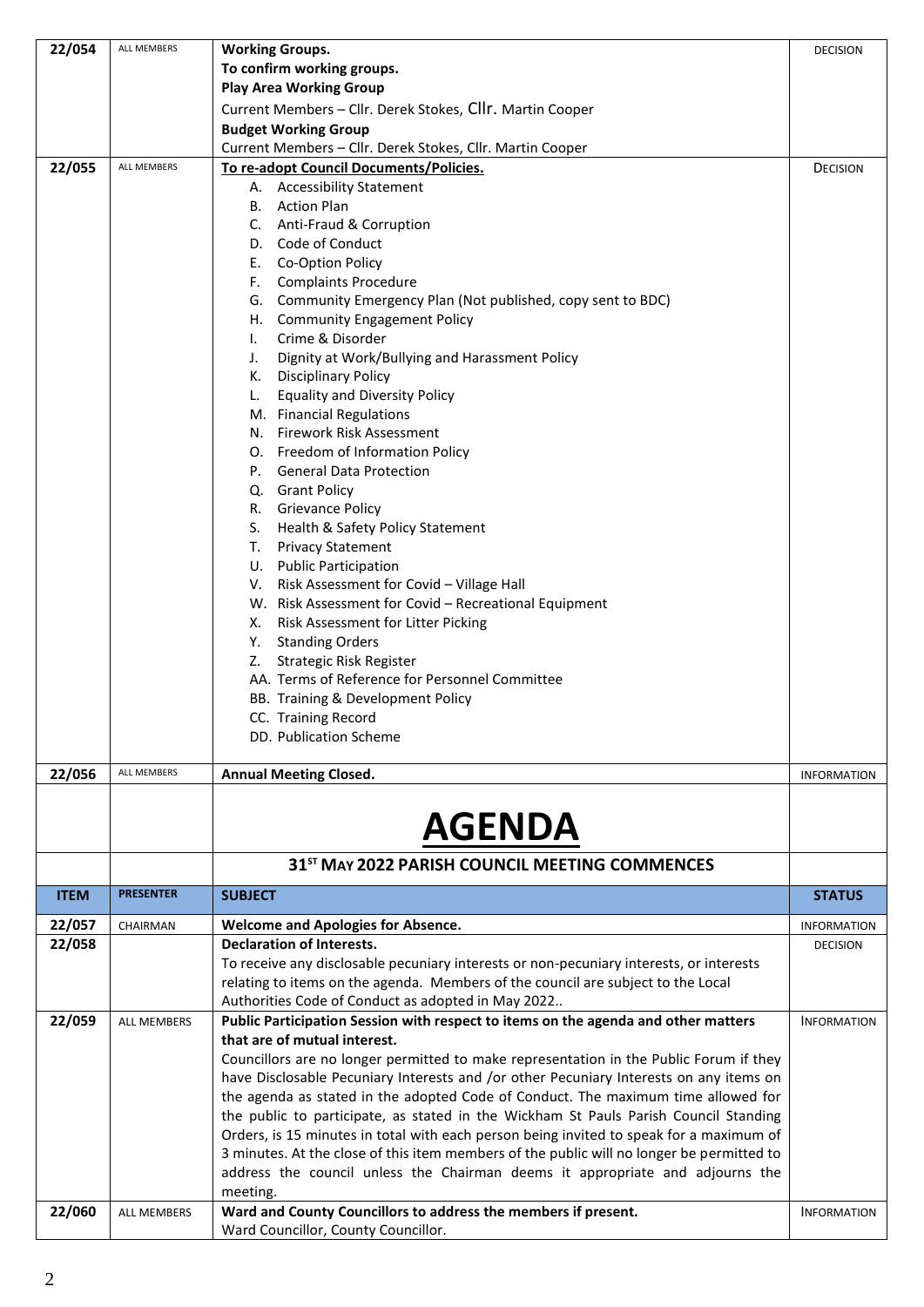| 22/061 | <b>ALL MEMBERS</b> | Minutes.                                                                                                       | <b>DECISION</b>    |
|--------|--------------------|----------------------------------------------------------------------------------------------------------------|--------------------|
|        |                    | Item 1. To confirm the minutes of the Parish Council meeting held on 29 <sup>th</sup> March 2022.              |                    |
|        |                    | Item 2. To confirm the minutes of the Annual Parish Assembly held on 19 <sup>th</sup> May 2022.                |                    |
|        |                    |                                                                                                                |                    |
| 22/062 | ALL MEMBERS        | <b>Planning Matters.</b>                                                                                       | <b>DECISION</b>    |
|        |                    | Ref: 22/01147/FUL                                                                                              |                    |
|        |                    | Location: Land Adjacent Butlers Wood And Waldergrave Wood West Of A131 (In The                                 |                    |
|        |                    | Parishes Of Bulmer And Twinstead) Sudbury Road Bulmer Essex                                                    |                    |
|        |                    | Description: A new 400/132 kilovolt (kV) Grid Supply Point (GSP) substation including                          |                    |
|        |                    | two supergrid transformers, associated buildings, equipment and switchgear, a single                           |                    |
|        |                    | circuit cable sealing end compound, a new permanent vehicular access to the public                             |                    |
|        |                    | highway, associated landscaping (including boundary fencing, an area for Biodiversity                          |                    |
|        |                    | Net Gain, and landscape mounding) and drainage.                                                                |                    |
|        |                    |                                                                                                                |                    |
|        |                    | TO CONSIDER ANY APPLICATIONS RECEIVED                                                                          |                    |
| 22/063 | ALL MEMBERS        | <b>Matters Arising - Updates.</b>                                                                              | <b>INFORMATION</b> |
|        |                    |                                                                                                                | /DECISION          |
|        |                    | See below attached Appendix 1.                                                                                 |                    |
| 22/064 | <b>ALL MEMBERS</b> | <b>Accounts 2021/2022.</b>                                                                                     | <b>DECISION</b>    |
|        |                    | Item 1 - Internal Auditors Report.                                                                             |                    |
|        |                    | Item 2 - Clerk to confirm reclaim for VAT 2021/2022.                                                           |                    |
|        |                    | Item 3 - Approval of Annual Governance Statement for 2021/2022 prior to submission                             |                    |
|        |                    | to the Audit Commission. Chairman and Clerk to sign.                                                           |                    |
|        |                    | Item 4 - Approval of Accounting Statements for 2021/2022 prior to submission to the                            |                    |
|        |                    | Audit Commission. Chairman and Clerk to sign.                                                                  |                    |
|        |                    | Item 5 - Certificate of Exemption - To confirm that Wickham St Pauls Parish Council have                       |                    |
|        |                    | certified themselves as exempt as the gross income or gross expenditure did not exceed                         |                    |
|        |                    | £25,000 in the year ended 31 March 2022.                                                                       |                    |
|        |                    | Item 6-Year End Bank Reconciliation for 2021/2022 prior to submission to the Audit                             |                    |
|        |                    | Commission. Chairman and Clerk to sign                                                                         |                    |
|        |                    | Item 7 - To sign off the accounts for 2021/2022, Chairman and Clerk to sign.                                   |                    |
|        |                    | Item $8-$ To confirm the notice of public rights and publications of annual governance                         |                    |
|        |                    | and accountability return will be displayed commence date will be 10 <sup>th</sup> June until 22 <sup>nd</sup> |                    |
|        |                    | July 2022.                                                                                                     |                    |
| 22/065 | <b>ALL MEMBERS</b> | Salt Bag Partnership 2022/2023.                                                                                | <b>DECISION</b>    |
|        |                    | To consider if the Parish Council would like to take part in this scheme.                                      |                    |
| 22/066 | <b>ALL MEMBERS</b> | Gigaclear.                                                                                                     | <b>DECISION</b>    |
|        |                    | Request to install Fibre optic Broadband but to deliver this type of infrastructure they                       |                    |
|        |                    | will need to lay fibre optic cable in ducts underground.                                                       |                    |
| 22/067 | <b>ALL MEMBERS</b> | Queens Platinum Jubilee.                                                                                       | <b>DECISION</b>    |
|        |                    | Update - As we are now not going ahead with the hog roast, Cllr Stokes would like to                           |                    |
|        |                    | propose that we make a donation to the village in the form of prizes for the races /                           |                    |
|        |                    | competitions, approx. £70.00                                                                                   |                    |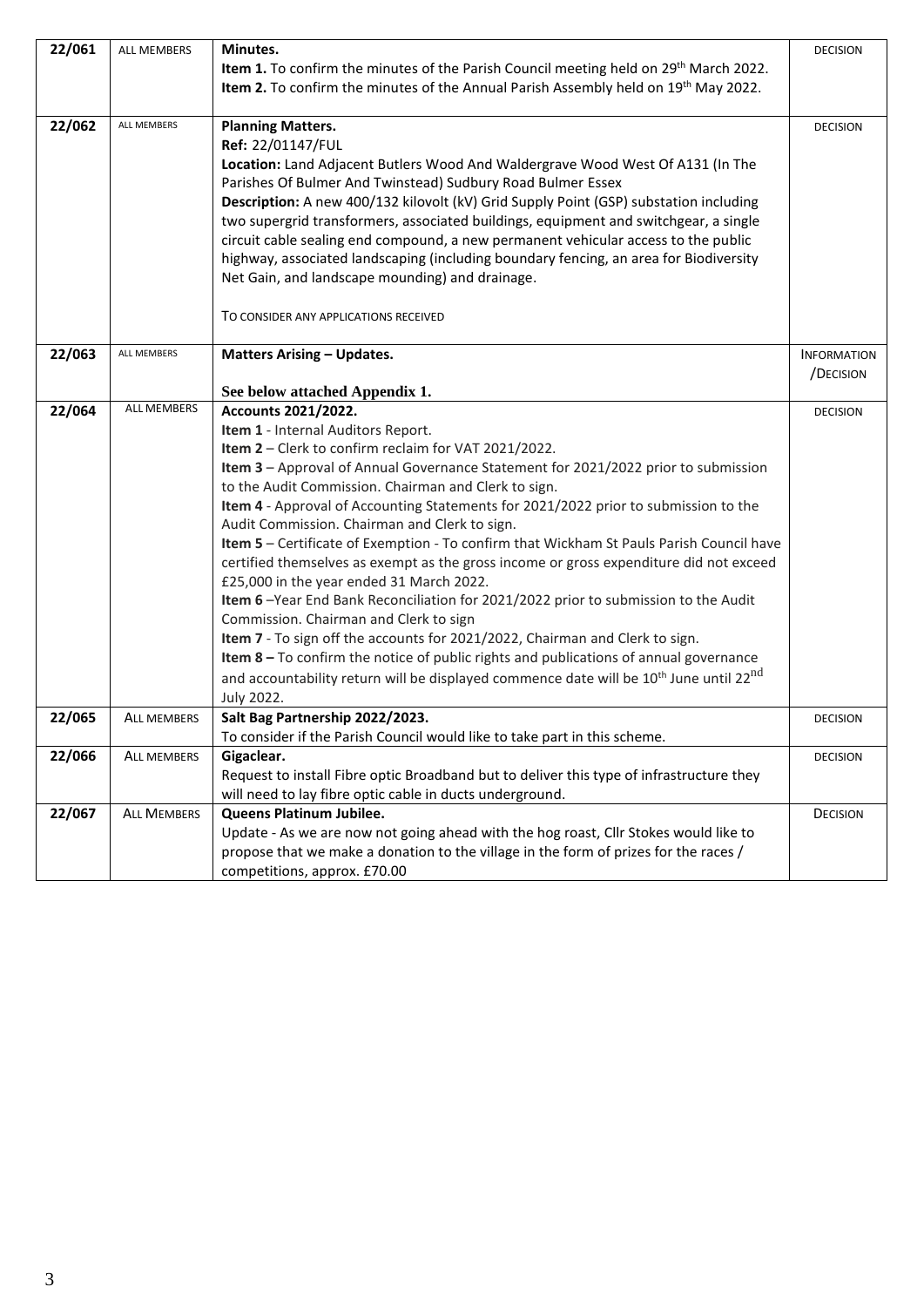| 22/068 | <b>Financial Matters.</b><br>ALL MEMBERS<br>1) Financial Statement for (Items to be approved for payment and signed as per<br>payment schedule). |                                                                                                                                                                                  |                    |  |
|--------|--------------------------------------------------------------------------------------------------------------------------------------------------|----------------------------------------------------------------------------------------------------------------------------------------------------------------------------------|--------------------|--|
|        |                                                                                                                                                  | CHEQUE NO.<br><b>TOTAL</b>                                                                                                                                                       |                    |  |
|        |                                                                                                                                                  |                                                                                                                                                                                  |                    |  |
|        |                                                                                                                                                  | Clerks & Councils Direct-Communicorp<br>002384<br>1092.40<br>(commerative mugs minute number. 22/033)                                                                            |                    |  |
|        |                                                                                                                                                  | 002385<br>104.92<br>EALC (Subscriptions for EALC & NALC) Inv. 15539                                                                                                              |                    |  |
|        |                                                                                                                                                  | 396.00<br>002386<br>JPB Landscapes Ltd Inv. No. 1343 & 1356                                                                                                                      |                    |  |
|        |                                                                                                                                                  | Aardvark FX Ltd Inv.No.1213(minute No. 22/007<br>002387<br>162.00<br>Item 11).                                                                                                   |                    |  |
|        |                                                                                                                                                  | Mrs J Stobart (Internal Auditor)<br>002388<br>195.00                                                                                                                             |                    |  |
|        |                                                                                                                                                  | The Colne-Stour Countryside Association<br>002389<br>10.00                                                                                                                       |                    |  |
|        |                                                                                                                                                  | <b>Braintree Association of Local Councils (BALC)</b><br>40.00<br>002390                                                                                                         |                    |  |
|        |                                                                                                                                                  | <b>BHIB Insurance</b><br>002391<br>525.77                                                                                                                                        |                    |  |
|        |                                                                                                                                                  | <b>Maestro Tree Services</b><br>002392<br>260.00                                                                                                                                 |                    |  |
|        |                                                                                                                                                  | D. Jacob (Expenses for April/May)<br>002393<br>72.26                                                                                                                             |                    |  |
|        |                                                                                                                                                  | D. Jacob (Salary for May)<br>430.00<br>SO                                                                                                                                        |                    |  |
|        |                                                                                                                                                  | D. Jacob (Salary Difference for May)<br>002394<br>37.07                                                                                                                          |                    |  |
|        |                                                                                                                                                  | 86.68<br>002395<br>Lee Sear (Salary for May)                                                                                                                                     |                    |  |
|        |                                                                                                                                                  | 002396<br>116.40<br>HM Revenue & Customs (For May)                                                                                                                               |                    |  |
|        |                                                                                                                                                  | Derek Stokes (Reimbursement for receipts)<br>002397<br>232.09                                                                                                                    |                    |  |
|        |                                                                                                                                                  | D. Jacob (Salary for June)<br>430.00<br>SO.                                                                                                                                      |                    |  |
|        |                                                                                                                                                  | 002398<br>D. Jacob (Salary adjustment for June)<br>36.87                                                                                                                         |                    |  |
|        |                                                                                                                                                  | 93.77<br>Lee Sear (Salary for June)<br>002399                                                                                                                                    |                    |  |
|        |                                                                                                                                                  | HM Revenue & Customs (For June)<br>002400<br>118.80                                                                                                                              |                    |  |
|        |                                                                                                                                                  | Wickham St Pauls Cricket Club (Grass cutting)<br>002401<br>1,100.00                                                                                                              |                    |  |
|        |                                                                                                                                                  | W.I. Refreshments for Annual Parish Assembly<br>002402<br>80.00                                                                                                                  |                    |  |
|        |                                                                                                                                                  | <b>Monthly Budget Statement</b><br>2)<br>To consider changing Standing Order for Mrs D. Jacob from £430.00 to £460.00<br>3)<br>(To sign letter to inform the bank as from July). |                    |  |
| 22/069 | <b>ALL MEMBERS</b>                                                                                                                               | Date of Next Meeting.                                                                                                                                                            | <b>INFORMATION</b> |  |
|        |                                                                                                                                                  | Parish Council Meeting Tuesday 26 <sup>th</sup> July 2022 (7.30pm)                                                                                                               |                    |  |
|        |                                                                                                                                                  |                                                                                                                                                                                  |                    |  |

#### **Council Documents.**

Large print, in braille, or hard copy of agenda, minutes, etc are available on request. THIS NOTICE WAS ISSUED BY: MRS DIANE JACOB CLERK & RESPONSIBLE FINANCIAL OFFICER OF THE COUNCIL WICKHAM ST PAULS PARISH COUNCIL 5 CROCKLANDS, GREENSTEAD GREEN, HALSTEAD, ESSEX, CO9 1QY TEL: 07907631172 E-MAIL: [WICKHAMSTPAULS](mailto:wickhamstpauls@hotmail.com)@HOTMAIL.COM

## **APPENDIX 1 (AGENDA ITEM 22/063 ABOVE).**

## **Matters Arising – Updates**

**Item 1**. Previous Minute Number 18/161 Item 1. Church Road additional parking (Highways Grasscrete /Harden verge) update. Scheme is feasible however they would only be able to provide two additional parking spaces and two vehicles already park on the verge.

**Item 2.** Previous minute 20/078 A131 Long Gardens – speeding – update.

**Item 3.** Previous Minute Number 18/161 Item 2. Speed Indicator Device – update. Speed surveys are required in order to progress the validation but are on hold due to covid restrictions.

**Item 4.** Previous minute Number 21/085 30mph zone extension Park Road.

**Item 5.** Previous minute Number 21/085 'Beware of Horses' signs – update.

**Item 6.** Old Road – 'Unsuitable for Heavy Vehicles' sign, submitted 25 Aug. 2021.

**Item 7.** Footpaths- update and footpath 22.

**Item 8.** Wickham St Pauls Consolidated Trust – update by Cllr. Stokes.

**Item 9.** Previous minute number 21/035 Bramford to Twinstead Network Reinforcement - report by Cllr. Stokes.